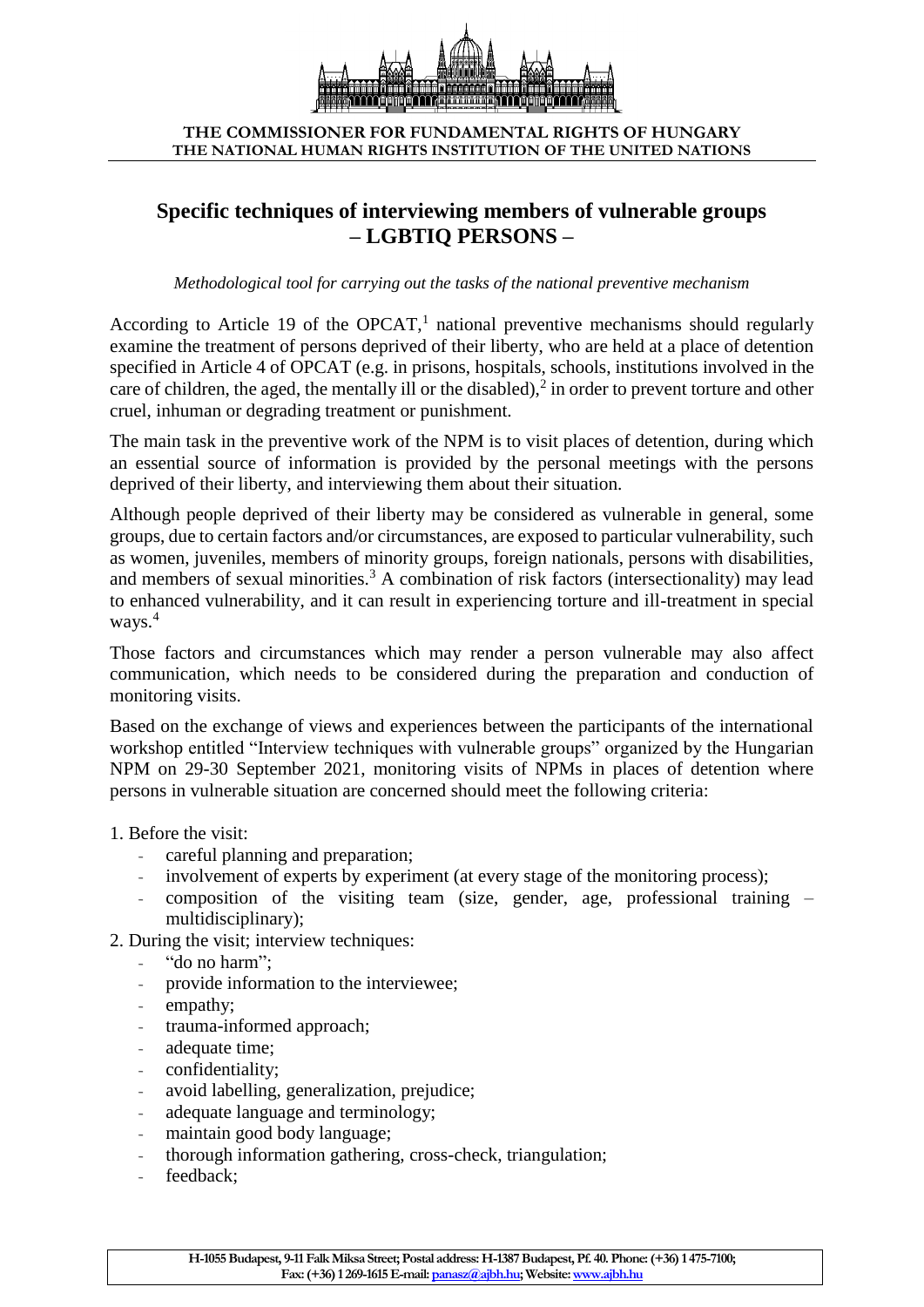- 3. After the visit:
	- emphasis on prohibition of reprisals;
	- special attention to the content and structure of the report; taking into account international human rights standards;
	- follow-up;
	- importance of training and sensitization;
	- contact with the stakeholders *(SPT, CPT, NPM, Network, experts).*

# **Interviewing LMBTIQ persons**<sup>5</sup>

"LGBTIQ" is an acronym used for Lesbian, Gay, Bisexual, Transgender, Intersex and Queer persons. LGBTIQ persons do not form a homogenous group. Notwithstanding the significant differences encompassed by the acronym, LGBTI persons tend to be exposed to similar risks of torture and other forms of ill-treatment when deprived of their liberty. Some countries still criminalize same-sex relationships. As the Special Rapporteur on the question of torture and other cruel, inhuman or degrading treatment or punishment pointed out in his report in 2001, they are often considered as a sub-category of prisoners and detained in poorer conditions of detention than the general prison population.

Concerning LGBTIQ persons deprived of liberty, no UN standards or recommendations have yet been developed.

## *Preparation for a monitoring visit:*

- Commitment of the monitoring group "gender and intersectional lenses" (in order to recognize the harmful effects of discrimination, heteronormative power structures and gender stereotypes)
- Develop a tailored methodology and adapt existing monitoring tools (checklists, questionnaires, reporting) – inclusion of civil society experts
- Composition of monitoring teams:
	- o ensure that the members have the required capabilities and professional knowledge;
	- o strive for a gender balance and the adequate representation of ethnic and minority groups (including LGBTIQ persons)
- Determine whether or not you ought to proactively reach out and speak to LGBTIQ detainees

## *During the visit:*

- It is essential to apply the "do no harm" principle
- Avoid trying to "identify" LGBTIQ persons (exception: dedicated units) => no assumptions based on stereotypes
- Consider other sources of information (e.g. interviewing former detainees or relatives), and cross-check them
- Ensure that all data is treated confidentially and this is clearly explained to interviewees
- Avoid exposing detainees to risks of reprisals

# *During an interview:*

- Avoid further victimization and re-traumatization of the interviewee.
- Terminology matters!
	- o avoid heteronormative expressions and formulations;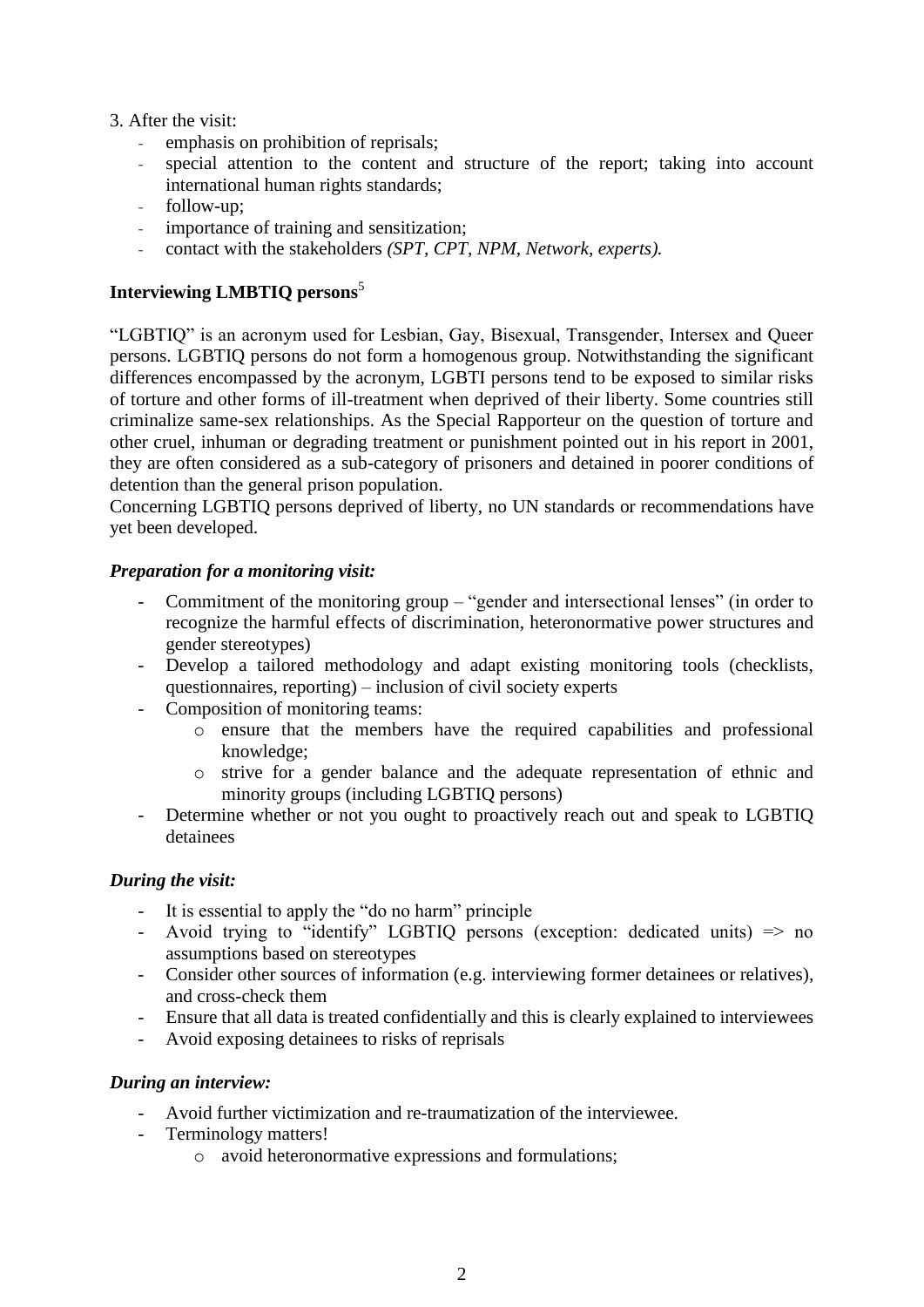- o do not hesitate to ask what the appropriate name/personal pronoun would be for the person concerned;
- o caution with the use of LGBTIQ identity labels, in particular with detainees of different nationalities or ethnicities.
- When working with an interpreter
	- o ensure that the interpreter is carefully chosen;
	- o specifically trained on appropriate terminology;
	- o do not display discriminatory attitudes.

## **International documents concerning LGBTIQ persons deprived of their liberty<sup>6</sup>**

- [Yogyakarta Principles on the Application of International Human Rights Law in relation](http://yogyakartaprinciples.org/wp-content/uploads/2017/11/A5_yogyakartaWEB-2.pdf)  [to Sexual Orientation and Gender Identity, 2006](http://yogyakartaprinciples.org/wp-content/uploads/2017/11/A5_yogyakartaWEB-2.pdf)
- [Recommendation CM/Rec\(2010\)5, of the Committee of Ministers to Member States on](https://wcd.coe.int/ViewDoc.jsp?id=1606669)  [Measures to Combat Discrimination on grounds of Sexual Orientation or Gender](https://wcd.coe.int/ViewDoc.jsp?id=1606669)  Identity; [31 March 2010](https://wcd.coe.int/ViewDoc.jsp?id=1606669)
- [Eighth annual report of the Subcommittee on Prevention of Torture and Other Cruel,](https://undocs.org/en/CAT/C/54/2)  [Inhuman or Degrading Treatment or Punishment, CAT/C/54/2, 26 March 2015, pp. 12-](https://undocs.org/en/CAT/C/54/2) [14](https://undocs.org/en/CAT/C/54/2)
- [Ninth Annual Report of the Subcommittee on Prevention of Torture and Other Cruel,](https://undocs.org/en/CAT/C/57/4)  [Inhuman or Degrading Treatment or Punishment, CAT/C/57/4,](https://undocs.org/en/CAT/C/57/4) 22 March 2016
- Report of the Special Rapporteur on the question of torture and other cruel, inhuman or [degrading treatment or punishment, A/56/156, 3 July 2001](https://undocs.org/en/A/56/156)
- Report of the Special Rapporteur on torture and other cruel, inhuman or degrading [treatment or punishment on the applicability of the prohibition of torture and other cruel,](https://undocs.org/en/A/HRC/31/57)  [inhuman or degrading treatment or punishment, A/HRC/31/57, 5 January 2016](https://undocs.org/en/A/HRC/31/57)

## **Further reading related to interviewing LGBTIQ persons**

- [Towards the Effective Protection of LGBTI Persons Deprived of Liberty: A Monitoring](https://apt.ch/content/files_res/apt_20181204_towards-the-effective-protection-of-lgbti-persons-deprived-of-liberty-a-monitoring-guide-final.pdf)  [Guide; Association for the Prevention of Torture;](https://apt.ch/content/files_res/apt_20181204_towards-the-effective-protection-of-lgbti-persons-deprived-of-liberty-a-monitoring-guide-final.pdf) December 2018
- [LGBTI persons deprived of their liberty: a framework for preventive monitoring, 2015](https://cdn.penalreform.org/wp-content/uploads/2016/01/lgbti-framework-2nd-ed-v7-web.pdf)
- [Krassimir Kanev: Prisoners in a situation of vulnerability –](https://bim.lbg.ac.at/sites/files/bim/attachments/handbook_-_prisoners_in_a_situation_of_vulnerability_-_bhc.pdf) A Handbook for National Preventive [Mechanisms \(2021\)](https://bim.lbg.ac.at/sites/files/bim/attachments/handbook_-_prisoners_in_a_situation_of_vulnerability_-_bhc.pdf)
- Integrating the Issue of Sexual and Gender-Based Violence in Detention Monitoring: A [Guidance Note for Oversight Mechanisms; OSCE/ODIHR; January 2021](https://www.osce.org/monitoring-SGBV-in-detention)
- [Principles on Effective Interviewing for Investigations and Information Gathering, May](https://www.apt.ch/sites/default/files/inline-files/apt_PoEI_EN_08.pdf)  [2021.](https://www.apt.ch/sites/default/files/inline-files/apt_PoEI_EN_08.pdf)

# **References**

1

 $1$  Optional Protocol to the Convention against Torture and other Cruel, Inhuman or Degrading Treatment or Punishment, adopted on 18 December 2002.<https://www.ohchr.org/EN/ProfessionalInterest/Pages/OPCAT.aspx> <sup>2</sup> UN Committee Against Torture, General Comment No. 2, CAT/C/GC/2 par 15 <https://undocs.org/en/CAT/C/GC/2>